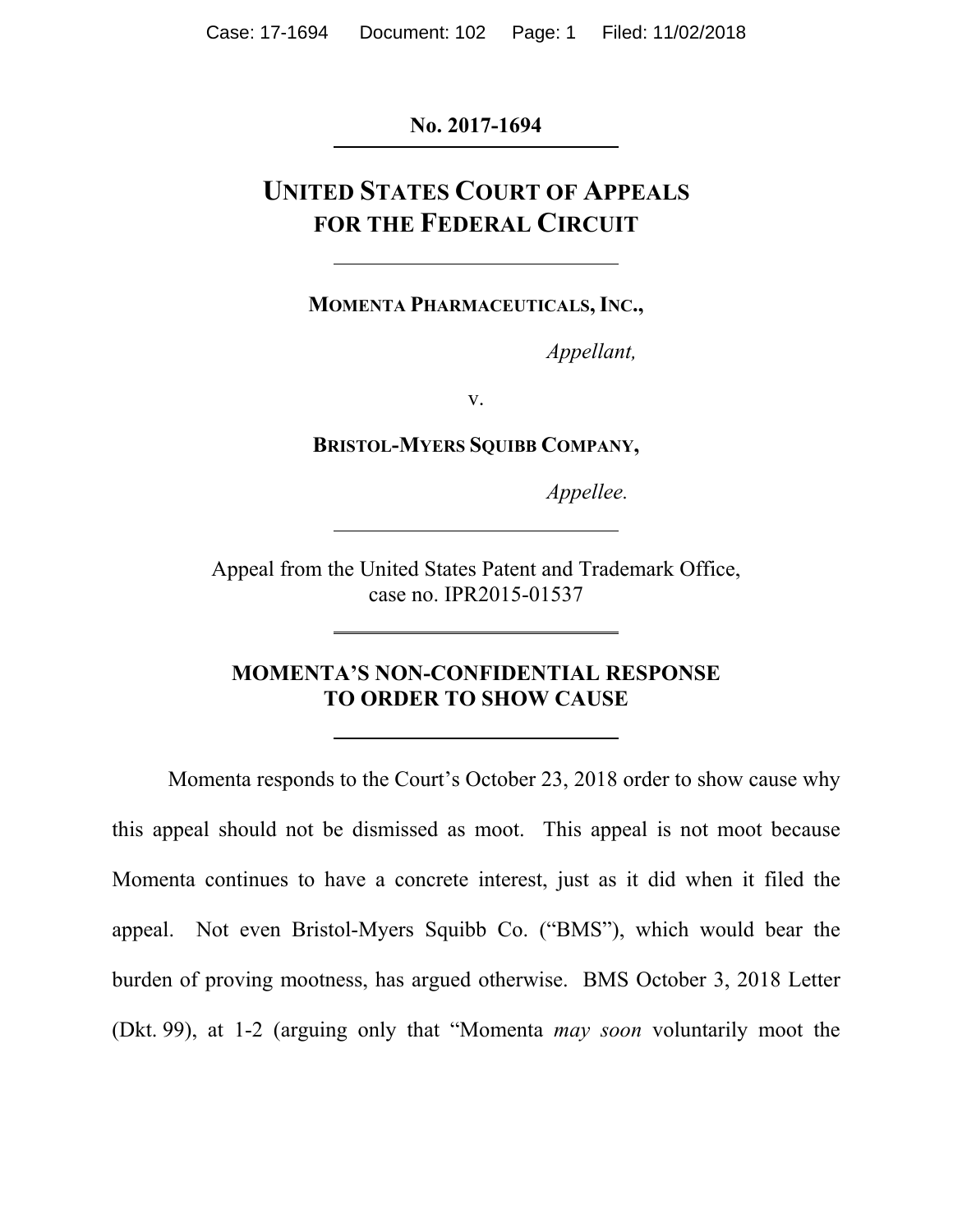#### Case: 17-1694 Document: 102 Page: 2 Filed: 11/02/2018

appeal" or that future "voluntary discontinuance . . . would" moot appeal) (emphasis added).

A case becomes moot "only when it is impossible for a court to grant 'any effectual relief whatever to the prevailing party.'" *Knox v. Serv. Emps. Int'l Union, Local 1000*, 132 S. Ct. 2277, 2287 (2012). So "'long as the parties have a concrete interest, however small, in the outcome of the litigation, the case is not moot.'" *Id.* Although the party invoking a court's jurisdiction bears the burden of showing initial jurisdiction, the party asserting that later events have mooted the controversy "bears the burden of coming forward" with evidence showing such jurisdiction no longer exists. *Cardinal Chem. Co. v. Morton Int'l, Inc.*, 508 U.S. 83, 98-100 (1993).

Momenta continues to have a significant concrete interest in this case. Just as when it filed this appeal more than twenty months ago, Momenta is a party to an agreement with Mylan N.V. (Mylan) to develop jointly a competing biosimilar to BMS's ORENCIA (abatacept) product. Young Dec. ¶¶ 2, 4-7. As of today, the companies continue to be jointly responsible under that agreement for product development and for sharing the costs of that development, which are substantial. *Id.* And because of BMS's patent and the Board's decision upholding it, Momenta and its partner Mylan still face the same fork in the road about the commercial formulation for their biosimilar product—they must decide whether to proceed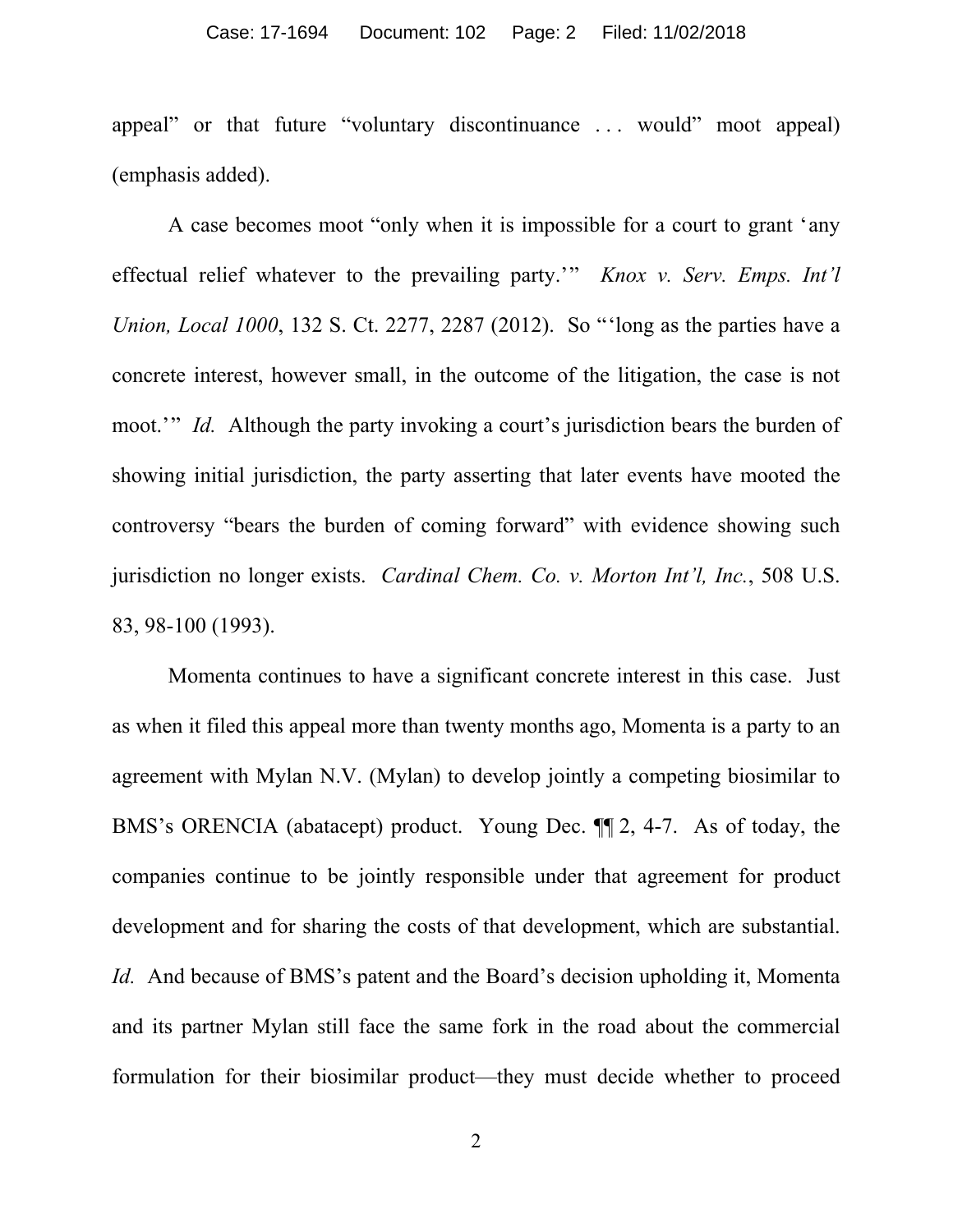with the current formulation or switch to a more expensive and potentially less commercially viable option. *Id.* ¶ 7. That decision and the costs associated with it still turn on the outcome of this appeal.

On October 1, 2018, Momenta announced that it "has initiated discussions with its collaboration partner, Mylan, to exit its participation in the development" of a competing biosimilar to ORENCIA. Momenta October 1, 2018 Letter (Dkt. 98), at 1. The mere start of discussions has not changed the existing and continuing development agreement between Momenta and Mylan. Young Dec. ¶¶ 3, 5-7. At the very least, that agreement requires advance written notice of termination. *Id.* ¶ 5. Upon any such notice of termination, the contemplated termination would not even take effect until after the period prescribed by the terms of the agreement. *Id.* ¶ 6. This appeal is thus not moot.

Nor is the appeal likely to become moot in the future. As Momenta's letter stated, its discussion with Mylan is about Momenta exiting participation in the further development of an ORENCIA biosimilar. The letter does not state that Momenta will no longer have an ongoing financial interest in the ORENCIA biosimilar program. In fact, the terms of the Mylan-Momenta agreement expressly guarantee Momenta such an interest in the circumstances relevant here—a royalty payment based on future sales of the ORENCIA biosimilar. Young Dec. ¶ 7. Momenta thus will continue to have a concrete stake in the outcome of this case.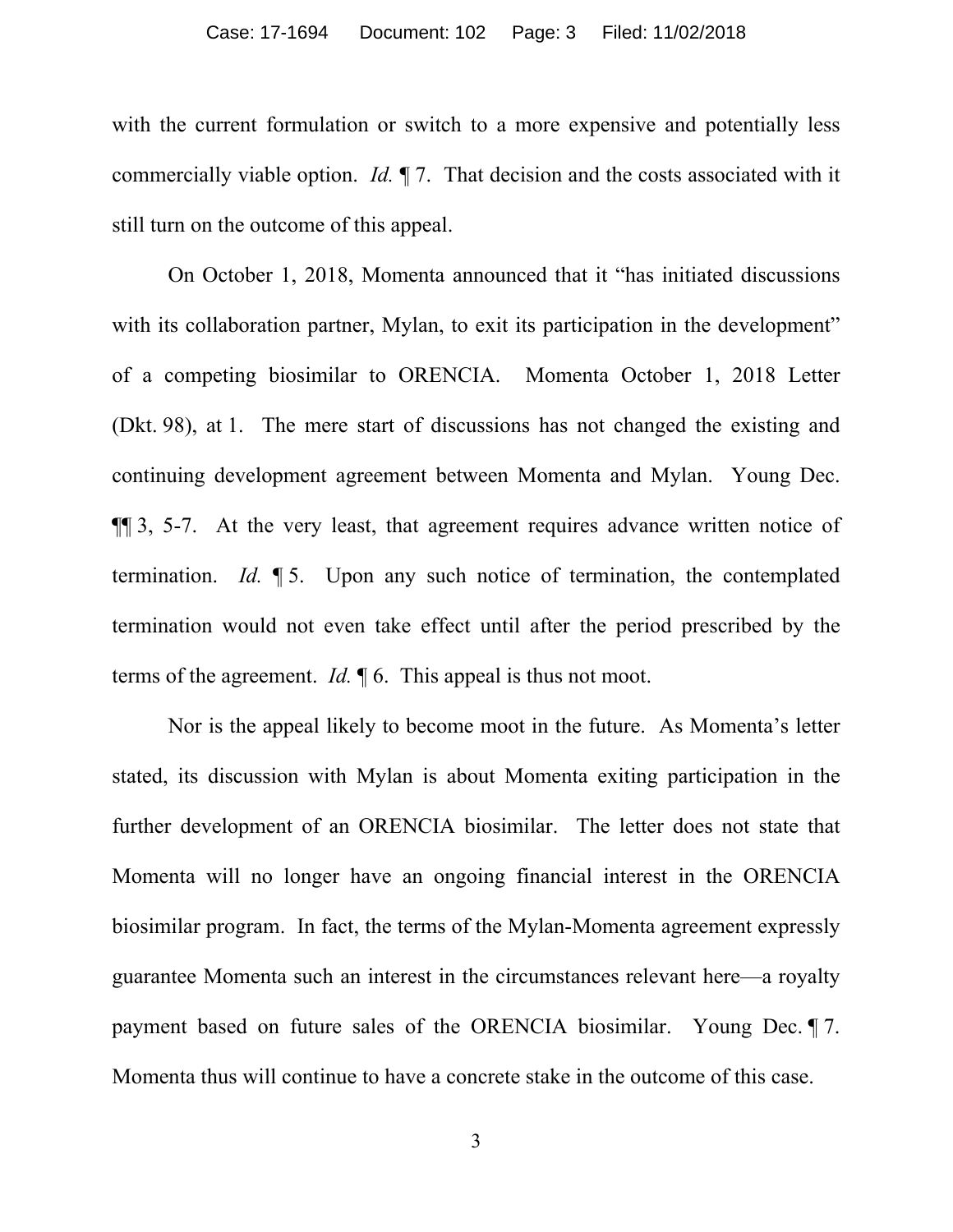The concreteness of that stake is bolstered by the estoppel provision, which the Board's adverse decision already triggered. 35 U.S.C. § 315(e). Given Momenta's ongoing financial interest in the development of an ORENCIA biosimilar, it has an ongoing interest in having neither Momenta nor Mylan estopped from challenging the patent claims at issue. That is true even were this Court to conclude that the estoppel provision's effect does not confer standing in the first place. *But see* Momenta Op. Br. 59-60 (contending the harm from the estoppel provision confers standing). The interests necessary to preserve ongoing jurisdiction need not be the same, nor rise to the same level, as those necessary to establish standing. *Friends of the Earth, Inc. v. Laidlaw Envtl. Servs. (TOC), Inc.*, 528 U.S. 167, 190 (2000).<sup>1</sup>

Accordingly, this appeal is not moot, and the Court has jurisdiction to decide it.

<sup>&</sup>lt;u>1</u>  $\frac{1}{1}$  BMS has suggested that if Momenta were to "voluntarily discontinu[e]" its participation in developing an ORENCIA biosimilar that would "preclude vacatur" of the judgment under review. BMS October 3, 2018 Letter, at 2. But for the reasons discussed, it would be premature to reach any conclusion that Momenta no longer has an interest in the biosimilar program. In addition, Mylan could have interests and reasons for vacatur separate from those of Momenta.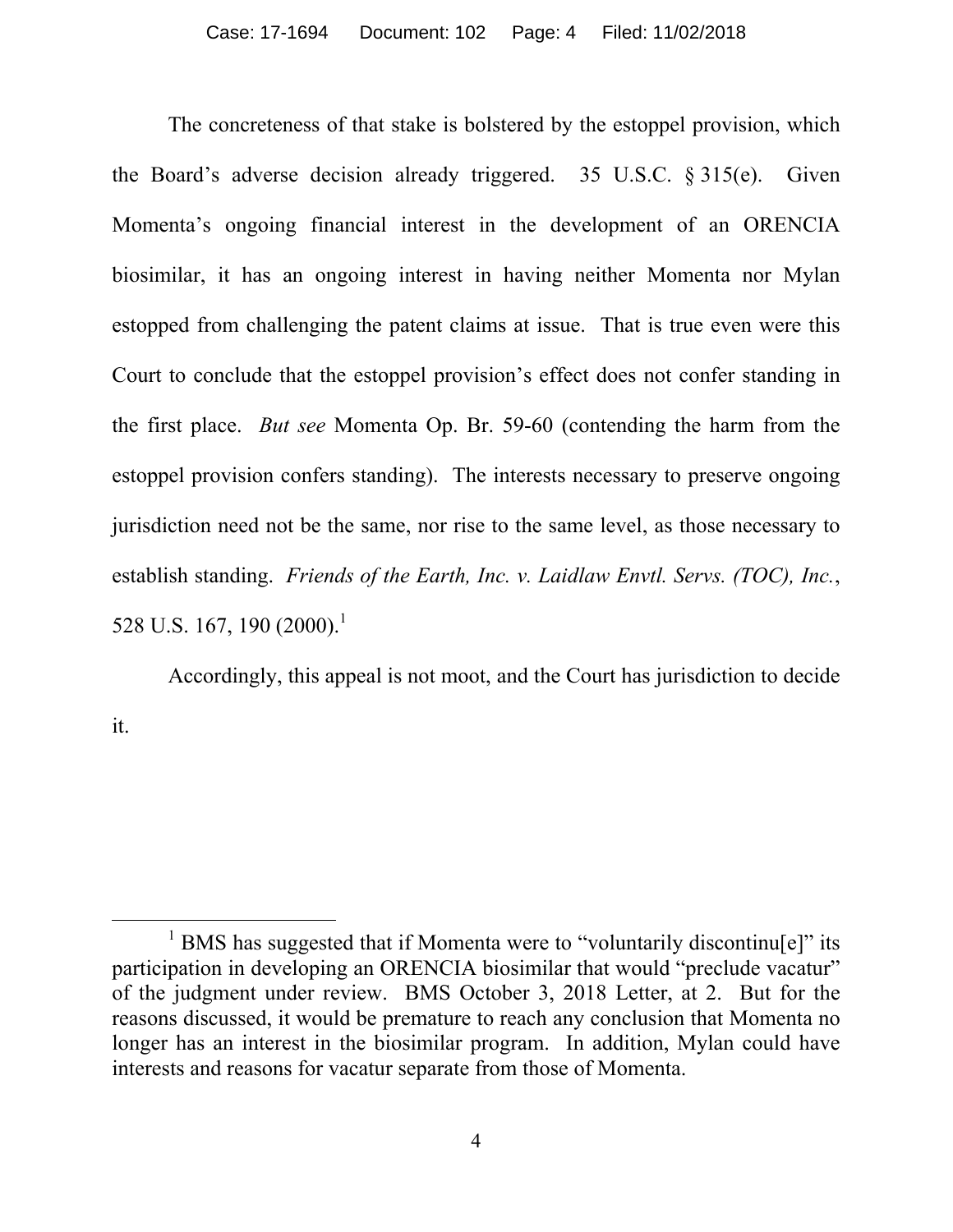Dated: November 2, 2018

Respectfully submitted,

BRIAN M. KRAMER MORRISON & FOERSTER LLP 12531 High Bluff Drive San Diego, CA 92130

/s/ Deanne E. Maynard DEANNE E. MAYNARD JOSEPH R. PALMORE BRIAN R. MATSUI SETH W. LLOYD MORRISON & FOERSTER LLP 2000 Pennsylvania Avenue N.W. Washington, D.C. 20006 Telephone: (202) 887-8740 DMaynard@mofo.com

*Counsel for Appellant Momenta Pharmaceuticals, Inc.*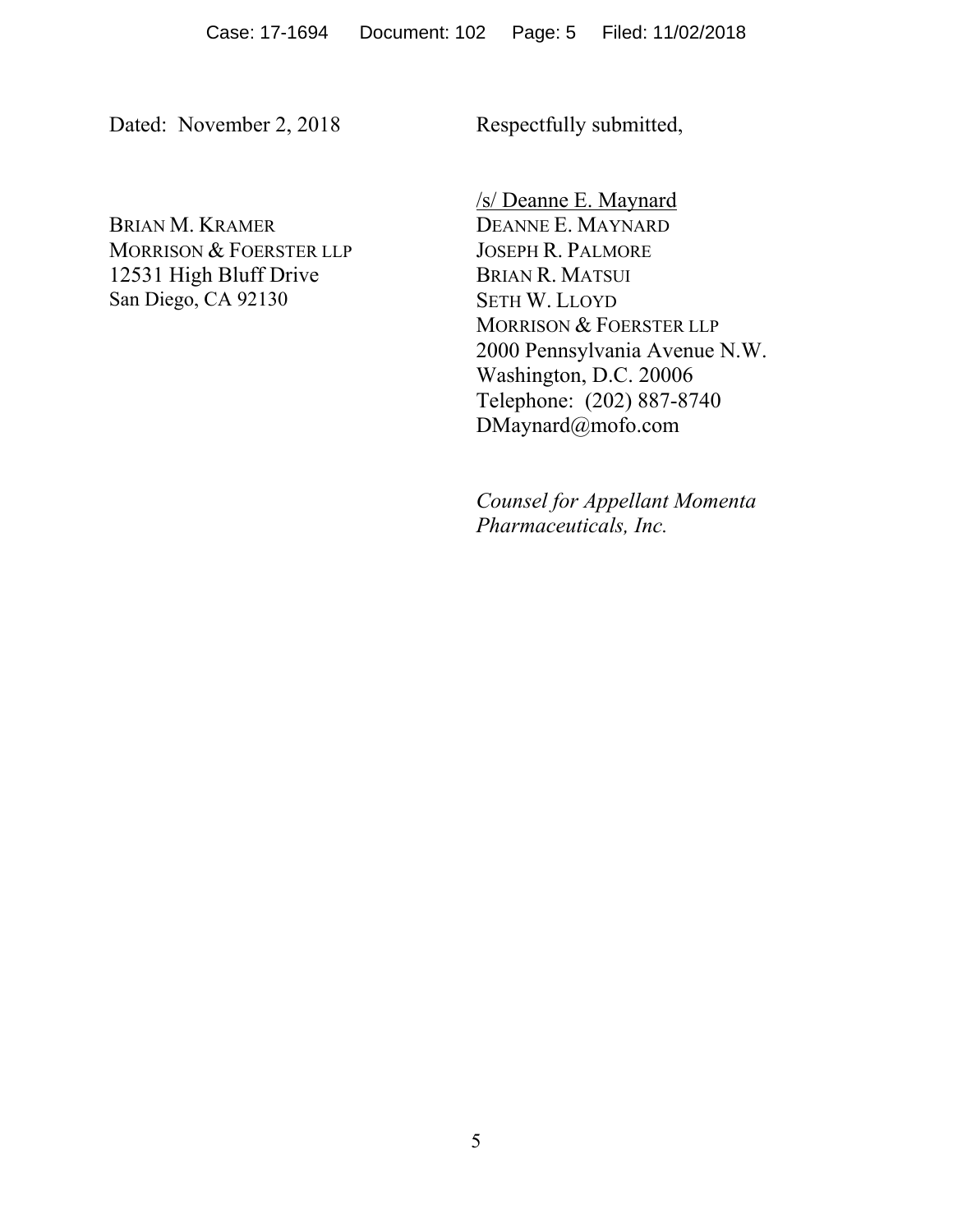### **CERTIFICATE OF INTEREST**

Counsel for appellant Momenta Pharmaceuticals, Inc. certifies the following:

1. The full name of every party or amicus represented by me is:

Momenta Pharmaceuticals, Inc.

2. The name of the Real Party in interest (Please only include any real party in interest NOT identified in Question 3) represented by me is:

In addition to Momenta Pharmaceuticals, Inc., Mylan Ireland Limited, Mylan N.V., Mylan Pharmaceuticals Inc., Mylan Inc., Mylan GmbH, and Mylan Institutional LLC were identified as additional real parties in interest under 37 C.F.R.  $\S$  42.8(b)(1), but they are not represented by me. These additional real parties in interest are separately represented by: Deanne M. Mazzochi at Rakoczy Molino Mazzochi Siwik LLP.

3. All parent corporations and any publicly held companies that own 10% or more of the stock of the party or amicus curiae represented by me are:

Momenta Pharmaceuticals, Inc. has no parent corporation, but publicly held BlackRock Inc. and FMR LLC each own more than 10% of Momenta Pharmaceuticals, Inc.'s stock, based on currently available ownership reports filed with the SEC.

4. The names of all law firms and the partners or associates that appeared for the party or amicus now represented by me in the trial court or agency or are expected to appear in this court (and who have not or will not enter an appearance in this case) are:

FISH & RICHARDSON P.C.: Dorothy P. Whelan, Anita L. Meiklejohn, Michael J. Kane

Although not appearing for the party represented by me, I note that the following appeared in the agency:

RAKOCZY MOLINO MAZZOCHI SIWIK LLP: Deanne M. Mazzochi (representing additional real parties in interest Mylan Ireland Limited,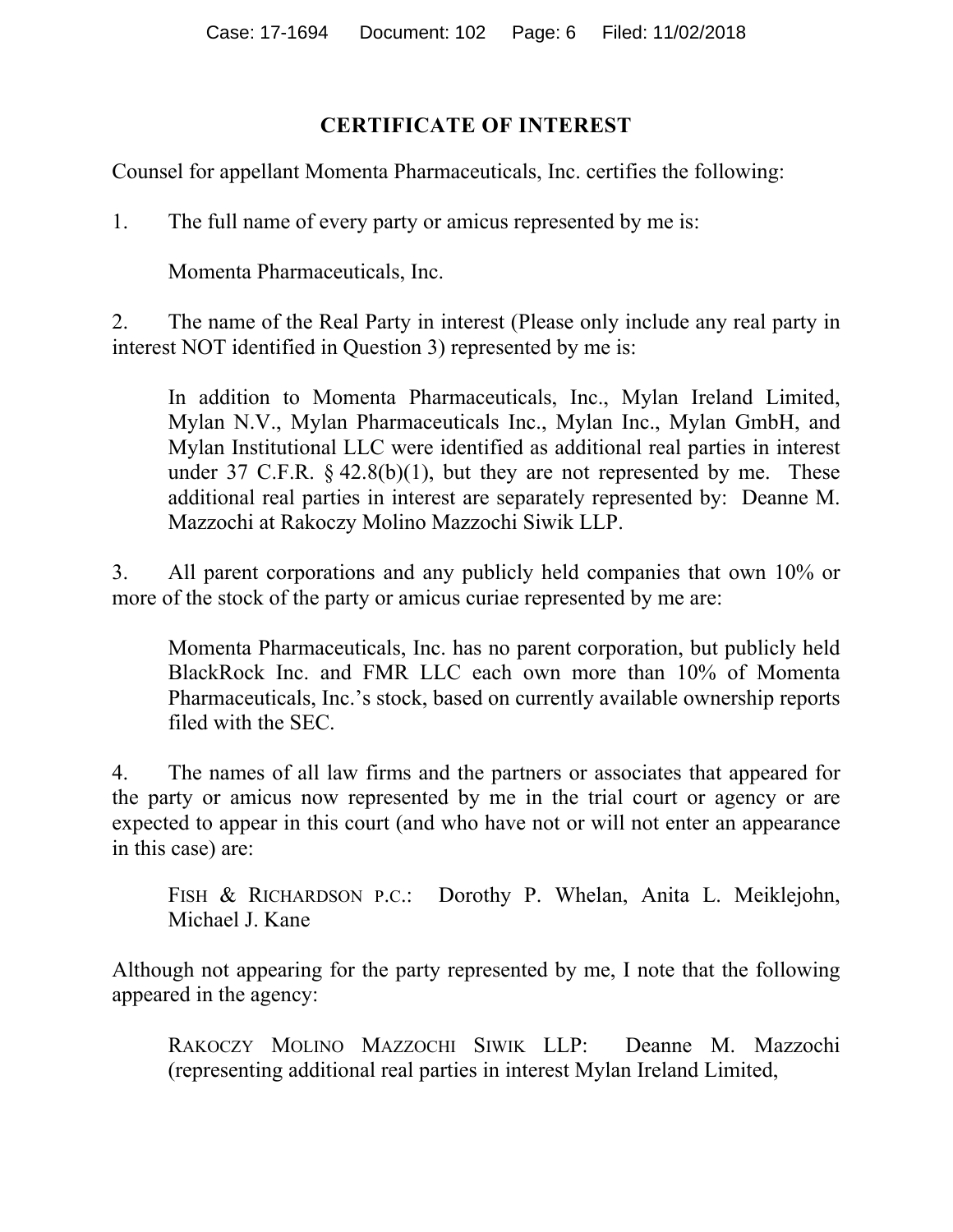Mylan N.V., Mylan Pharmaceuticals Inc., Mylan Inc., Mylan GmbH, and Mylan Institutional LLC)

Dated: November 2, 2018 /s/ Deanne E. Maynard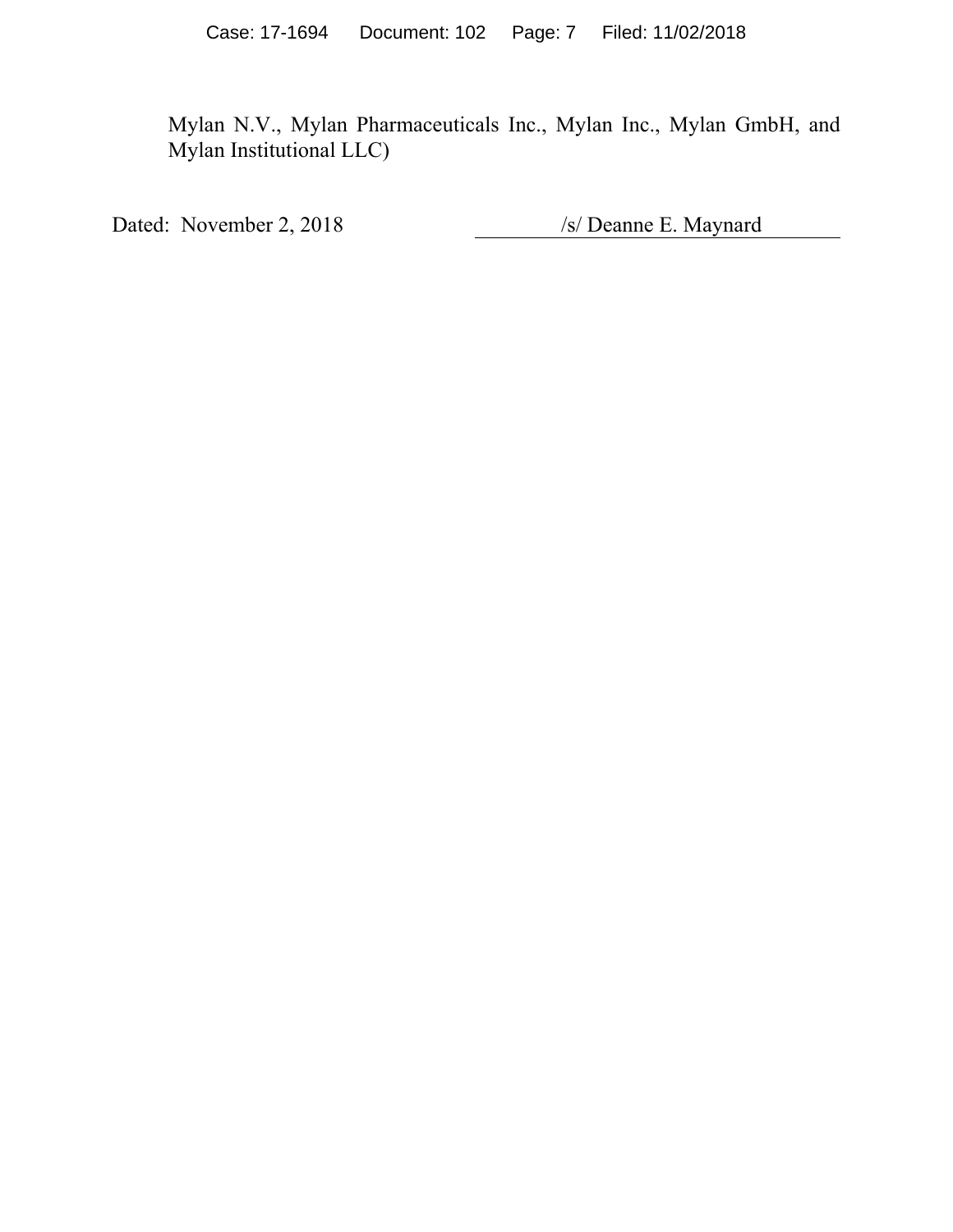### **CERTIFICATE OF COMPLIANCE**

This response complies with the type-volume limitation of Fed. R. App. P. 27(d)(2)(A) and Fed. R. App. P. 32(g) because the response contains 779 words, excluding the parts of the motion exempted by Fed. R. App. P. 27(d) and Federal Circuit Rule 27(d).

This response complies with the typeface requirements of Fed. R. App. P.  $32(a)(5)$  and the type style requirements of Fed. R. App. P.  $32(a)(6)$  because this response has been prepared in a proportionally spaced typeface using Microsoft Word 2014 using 14-point Times New Roman.

Dated: November 2, 2018 /s/ Deanne E. Maynard

Deanne E. Maynard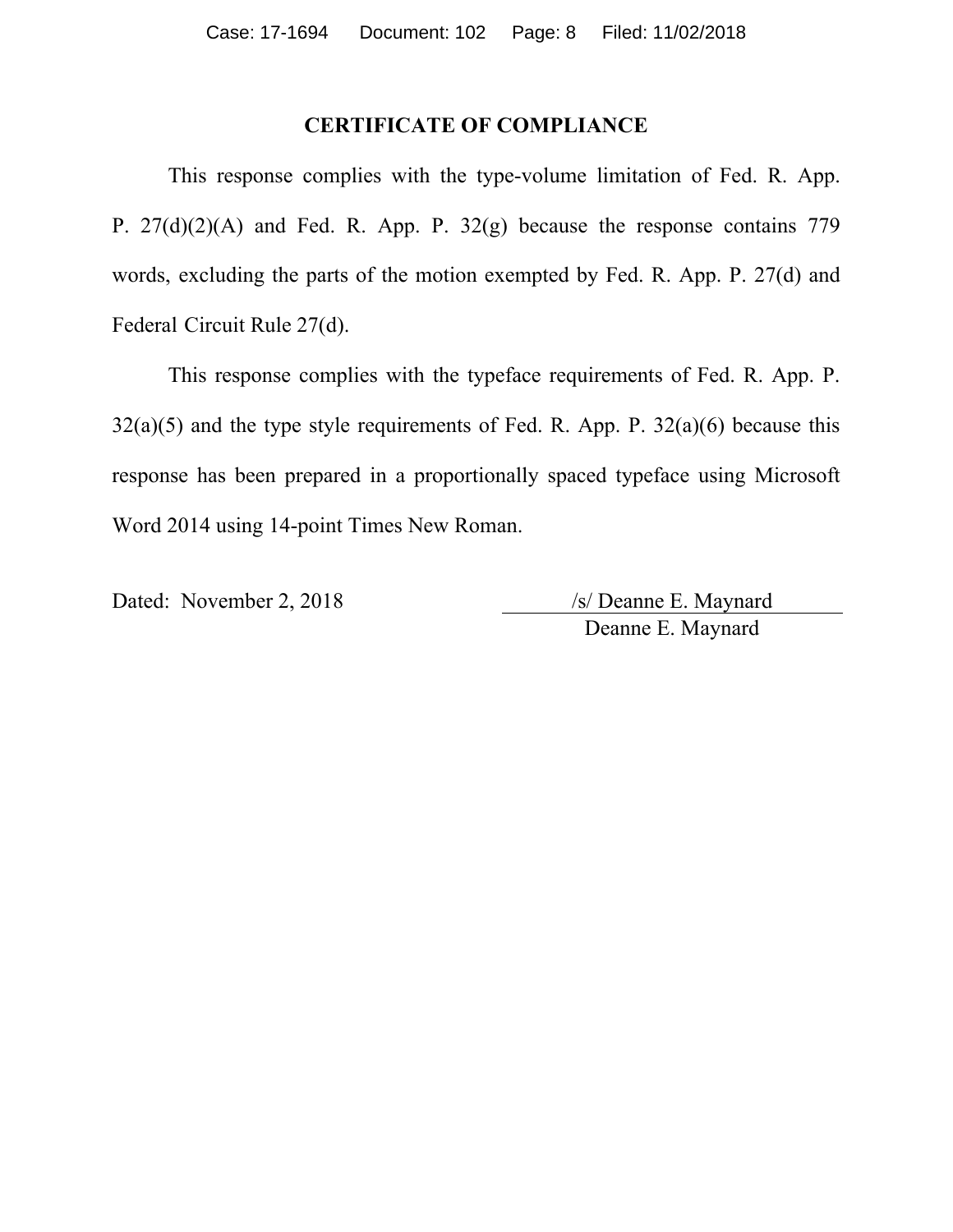# **NON-CONFIDENTIAL DECLARATION OF YOUNG KWON IN SUPPORT OF MOMENTA'S RESPONSE TO ORDER TO SHOW CAUSE**

### **CONFIDENTIAL MATERIAL**

The non-confidential version of this declaration redacts material that discloses Momenta Pharmaceuticals, Inc.'s highly confidential business information.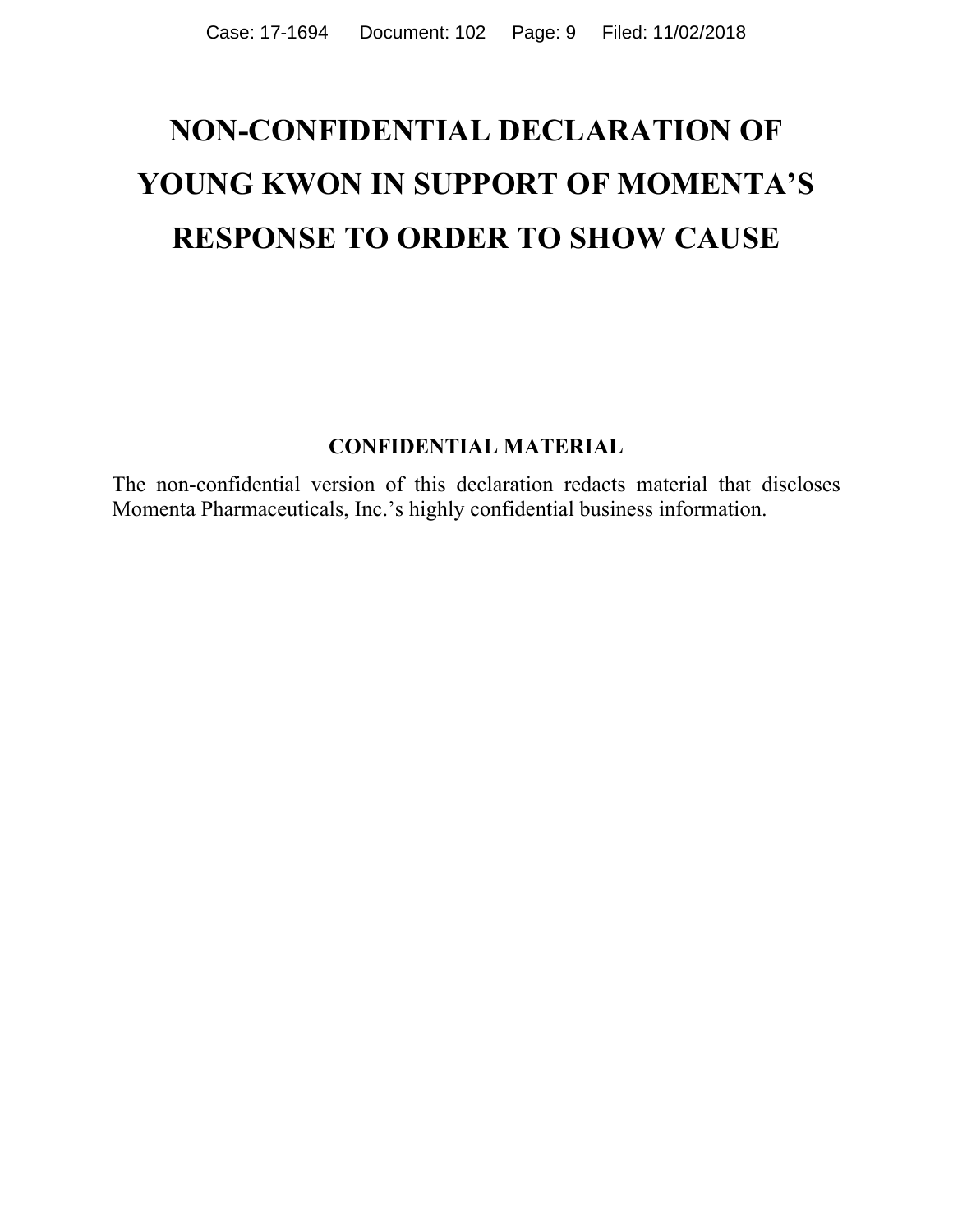### **No. 2017-1694**

# **UNITED STATES COURT OF APPEALS FOR THE FEDERAL CIRCUIT**

**MOMENTA PHARMACEUTICALS, INC.,** 

*Appellant,*

v.

**BRISTOL-MYERS SQUIBB COMPANY,**

*Appellee.*

Appeal from the United States Patent and Trademark Office, case no. IPR2015-01537

### **DECLARATION OF YOUNG KWON IN SUPPORT OF MOMENTA'S RESPONSE TO ORDER TO SHOW CAUSE**

I, Young Kwon, declare under penalty of perjury as follows:

1. I make this declaration in support of Momenta Pharmaceuticals, Inc.'s Response to this Court's October 23, 2018 Order to show cause why this appeal should not be dismissed as moot. The following declaration is based on my personal knowledge. If called to testify, I could testify competently as to the matters set forth herein.

2. I am Chief Business Officer at Momenta. I oversee development of the company's business opportunities, including its work on biosimilar candidates such as a biosimilar to the ORENCIA® (abatacept) product from Bristol-Myers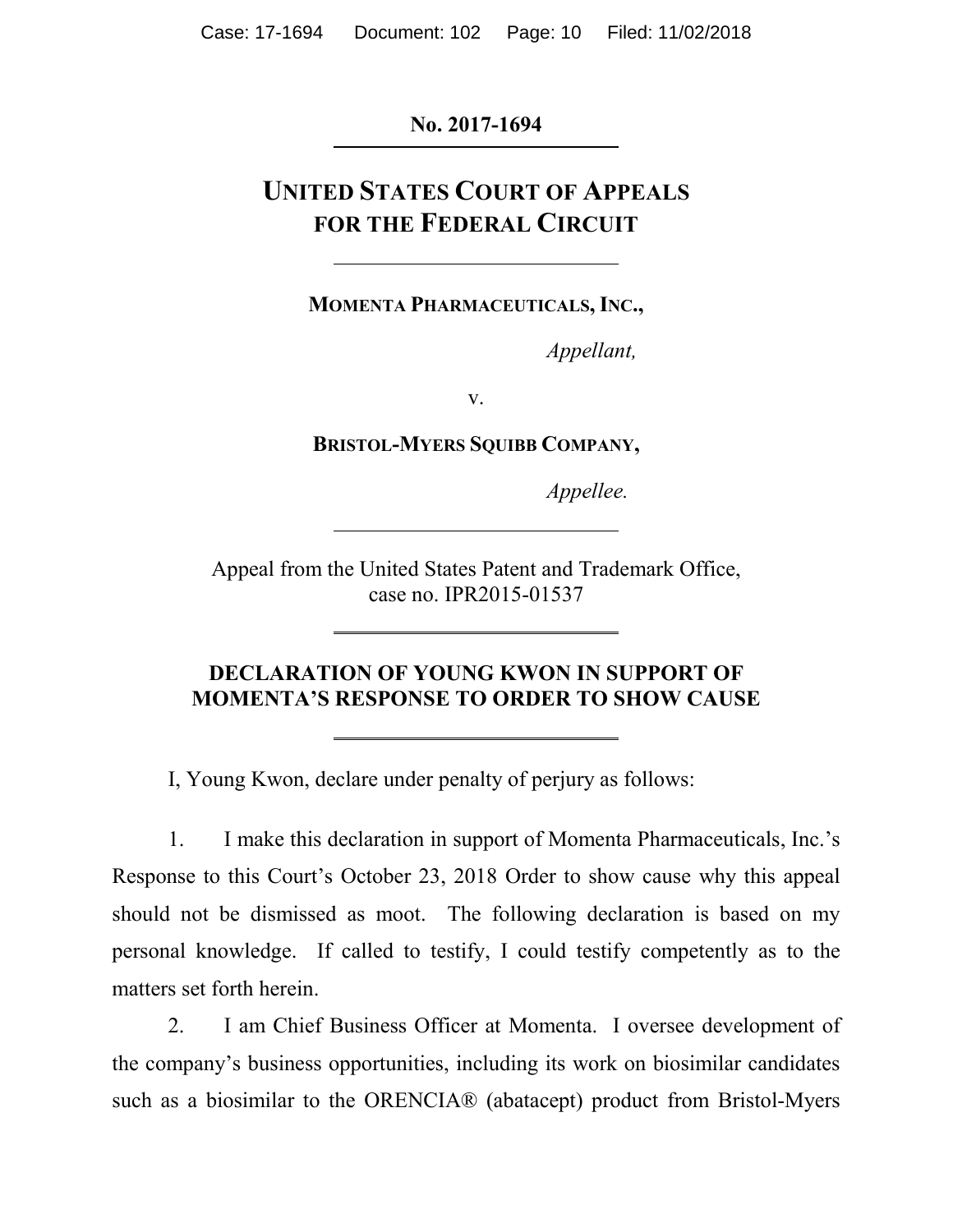Squibb Co. I am also a primary contact, historically and presently, for Momenta's partner, Mylan N.V., relating to discussions about Momenta's and Mylan's Collaboration Agreement, which governs the development and commercialization of an ORENCIA biosimilar and other biosimilar candidates.

3. Under the terms of the Collaboration Agreement, Momenta and Mylan are jointly responsible for developing an ORENCIA biosimilar candidate. To date, Momenta has invested substantial sums into researching and developing an ORENCIA biosimilar, as detailed in the earlier declaration of Momcnta's President and Chief Executive Officer Craig A. Wheeler. *See* Wheeler Declaration, at  $\P$  20-21 (Dkt. 26 April 27, 2017).

4. The Collaboration Agreement has specific provisions governing how a party can terminate all or part of the agreement. It requires written notice to the other party. Given the advanced stage of development for the parties' ORENCIA biosimilar candidate, under the circumstances here the Collaboration Agreement would require written notice at least before any termination would become effective.

5. On October 1, 2018, Momenta announced that it has initiated discussions with Mylan for Momenta to exit participation in the development of an ORENCIA biosimilar candidate. Those discussions are only just beginning. The parties have not yet reached an understanding about whether or when any termination notice will be delivered, nor have they settled on any details about the form or contents of any such termination. To date,

6. The Collaboration Agreement specifies the parties' rights upon provision of written notice and completion of the contractually prescribed termination-notice period. Specifically,

2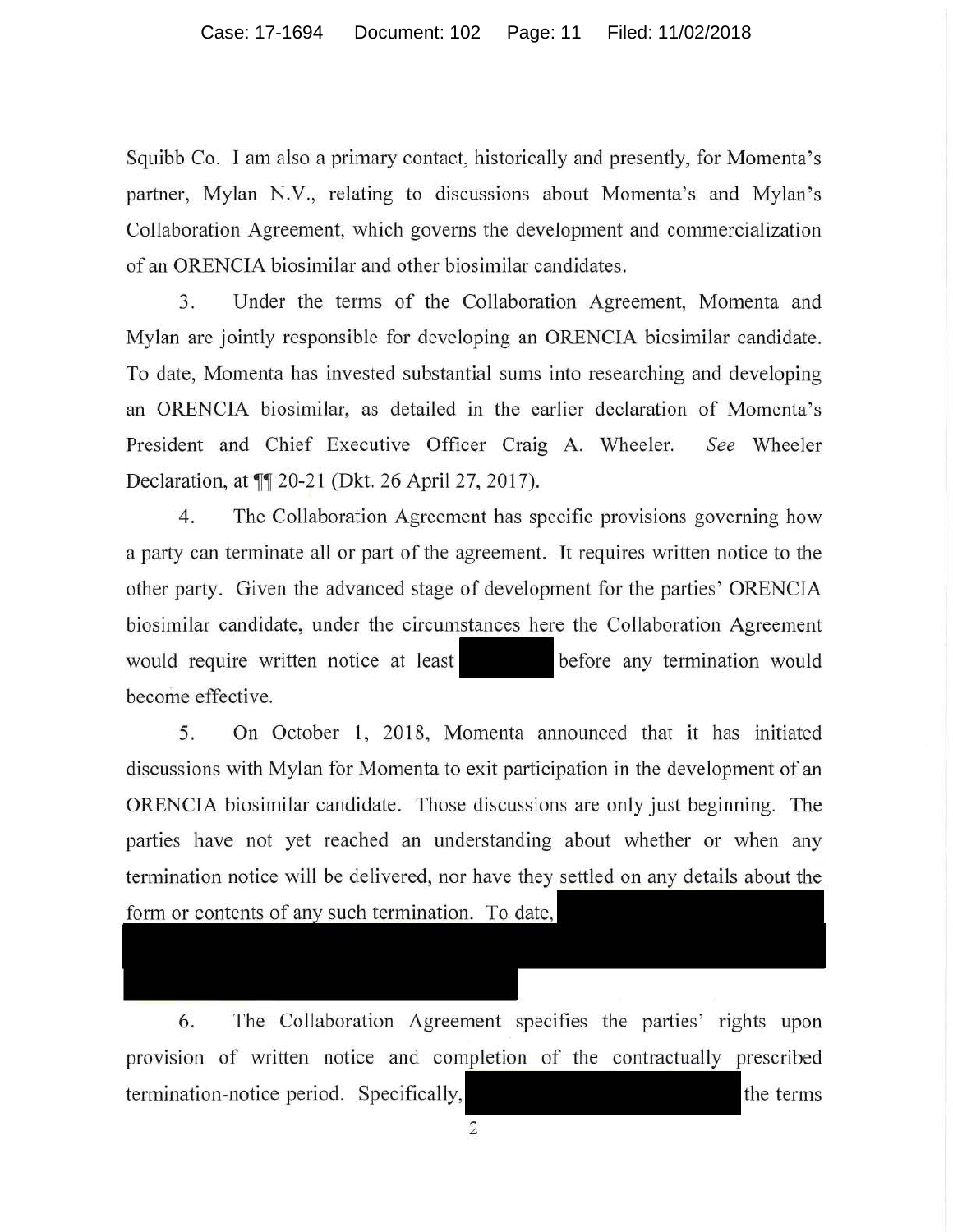of the Collaboration Agreement entitle Momenta to royalty payments from Mylan based on future net sales of the ORENICA biosimilar candidate.

7. Momenta and Mylan still face the same patent and legal challenges to bringing their ORENCIA biosimilar candidate to market that they faced when Momenta petitioned for inter partes review and filed this appeal, as outlined in the Wheeler Declaration at  $\P$ <sup> $\uparrow$ </sup> 23-34 (Dkt. 26). A decision on unpatentability from this Court would still provide needed certainty and increase the likelihood of bringing an ORENCIA biosimilar to market quickly.

Executed on this 2nd day of November, 2018, at Cambridge, Massachusetts.

By~ - ~---- Massachusetts.

Young Kwon